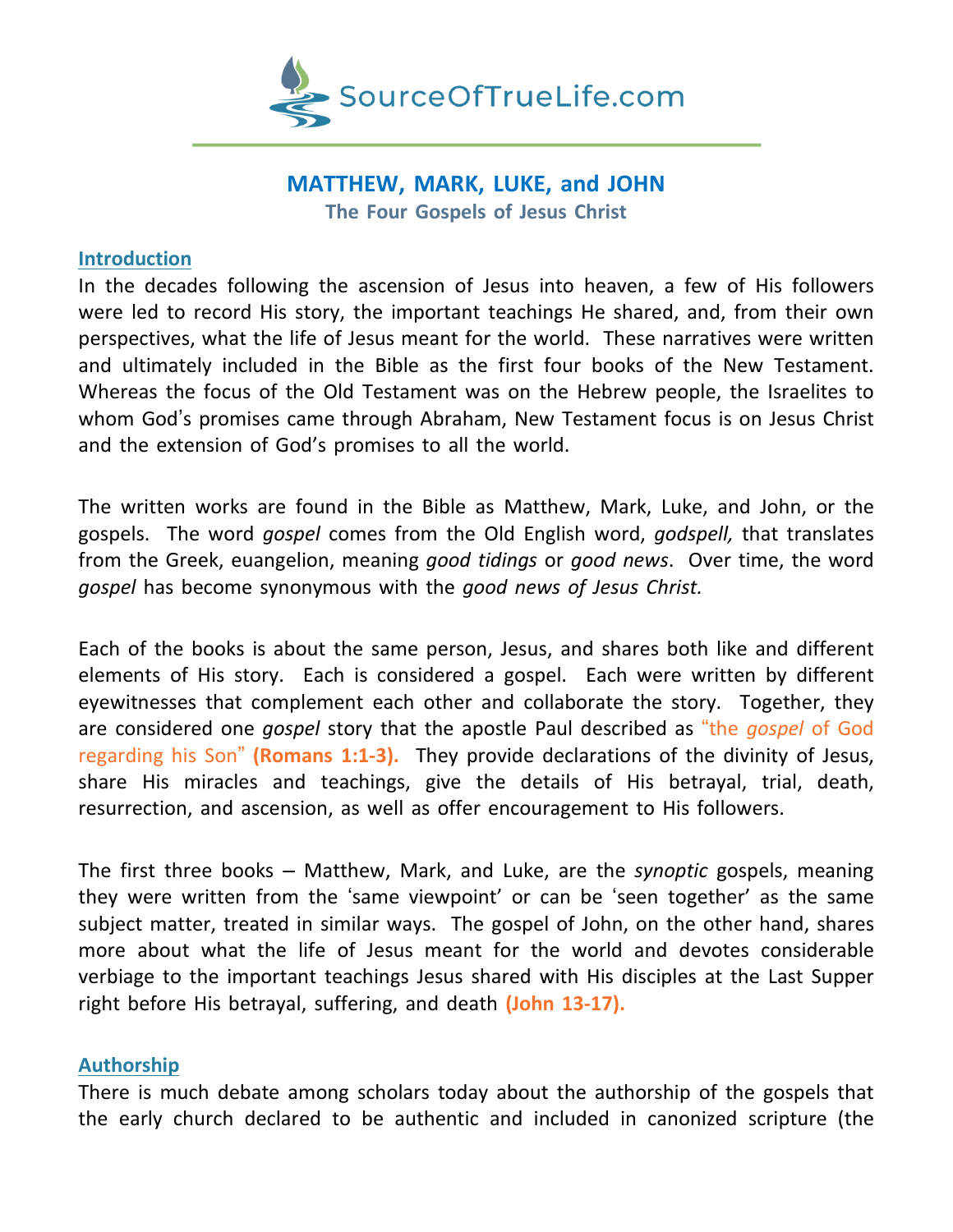Bible). But much of this debate comes from atheistic and other scholars of recent centuries who have cast doubt on the authorship of Matthew, Mark, Luke, and John, for a number of reasons:

They assert that the gospel writings were circulated anonymously, with authorship ascribed later. But "the four Gospels were understood from their earliest stages of circulation to have originated with the apostles Matthew and John, Mark the translator of Peter, and Luke the traveling companion of Paul. This fact alone does not prove that Matthew, Mark, Luke, and John were the authors of the Gospels. It does, however, demonstrate that these names were attached to the Gospels from the time that the texts first began to circulate."<sup>1</sup>

They discount or deny the miracles shared in the gospel accounts, saying they could not have happened, therefore, in their way of thinking, none of the content can be trusted. Anyone who doubts the miracles of the Bible including the one that means most to Christianity – **resurrection**, addresses spiritual matters of faith from a natural or worldly perspective.

They put more credence in contemporary theories and methods, such as Higher Criticism and Form Criticism, then they do the original evidence and testimony of those who knew Jesus and the twelve disciples or from those who heard the story from them during early church history, i.e., in the  $21<sup>st</sup>$  century they know better than the early church leaders of the first and second centuries.

They strive to make a unique mark for themselves in academic scholarship, since so much has been written about every book, chapter, paragraph, and word of the gospels. To come up with something new is to make a name for oneself.

Church leaders in the first couple of centuries were unanimous in their understanding that Matthew, Mark, Luke, and John did the writing, even if they had others pen it for them as they shared what they observed and knew.

#### **Dating**

The exact dates the gospels were written are not known. Dates were not penned on the original manuscripts. Carbon dating has not been done on the manuscripts for fear of destroying them.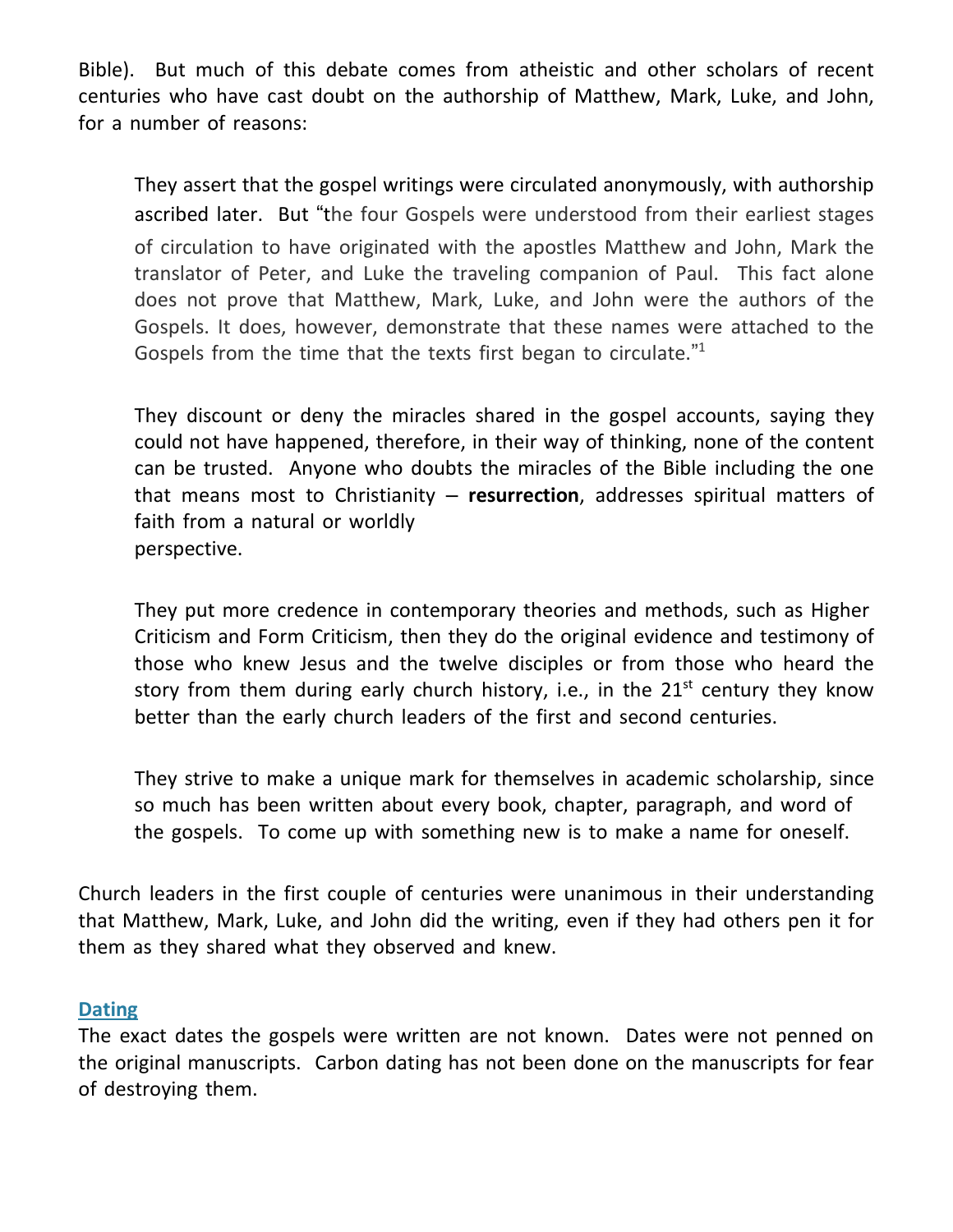By evaluating the writing style and examining the material on which it was written, the oldest manuscript, a fragment from the gospel of John, is dated by experts to c. 125  $AD.<sup>2</sup>$ 

Early church leaders indicated that all four gospels were written before 100 AD. From the wide distribution and possession of the writings in all the early churches, some scholars believe they all existed by 90 AD; many believe earlier. "A general consensus of conservative scholars puts Mark at about AD 60-65. Some even put Mark in the 50s AD. Matthew and Luke are usually given a date of writing of about AD 60-70 and John AD 70-90. These are obviously rough approximations."<sup>2</sup>

With regard to the approximate dates the gospels were written, we believe that early church leaders can be trusted in their eyewitness accounts and information they received, more than contemporaries who are thousands of years removed.

#### **Sources**

Like authorship and dating of the gospels, their sources are debated by scholars as well. For reasons about to be shared, some contemporary scholars attribute "Q" as the source of the synoptic gospels. We believe the sources of the gospels to be the individuals for whom they are named. The following paragraphs from [www.gotquestions.org](http://www.gotquestions.org/) speak to the Q source. $3$ 

"The gospel of "Q" gets its title from the German word quelle which means "source." The whole idea of a Q gospel is based on the concept that the Synoptic Gospels (Matthew, Mark, and Luke) are so similar that they must have copied from each other and/or another source. This other source has been given the name "Q." The predominant argument for the existence of a Q gospel is essentially this: (1) The Gospels of Matthew, Mark, and Luke were written after A.D. 70 and therefore could not have been written by the Apostle Matthew, John Mark, or Luke the doctor. (2) Since the authors of the Gospels were not firsthand witnesses, they must have used other sources. (3) Since Mark is the shortest Gospel and has the least original material, Mark was written first and Matthew and Luke used Mark as a source. (4) Since there are many similarities in Matthew and Luke which do not occur in Mark, Matthew and Luke must have had another source. (5) This source, Q, was likely a collection of sayings of Jesus, similar to the gospel to Thomas.

When considering the possibility of a Q gospel, it is important to remember that no evidence whatsoever has ever been found for the existence of a Q gospel. Not even a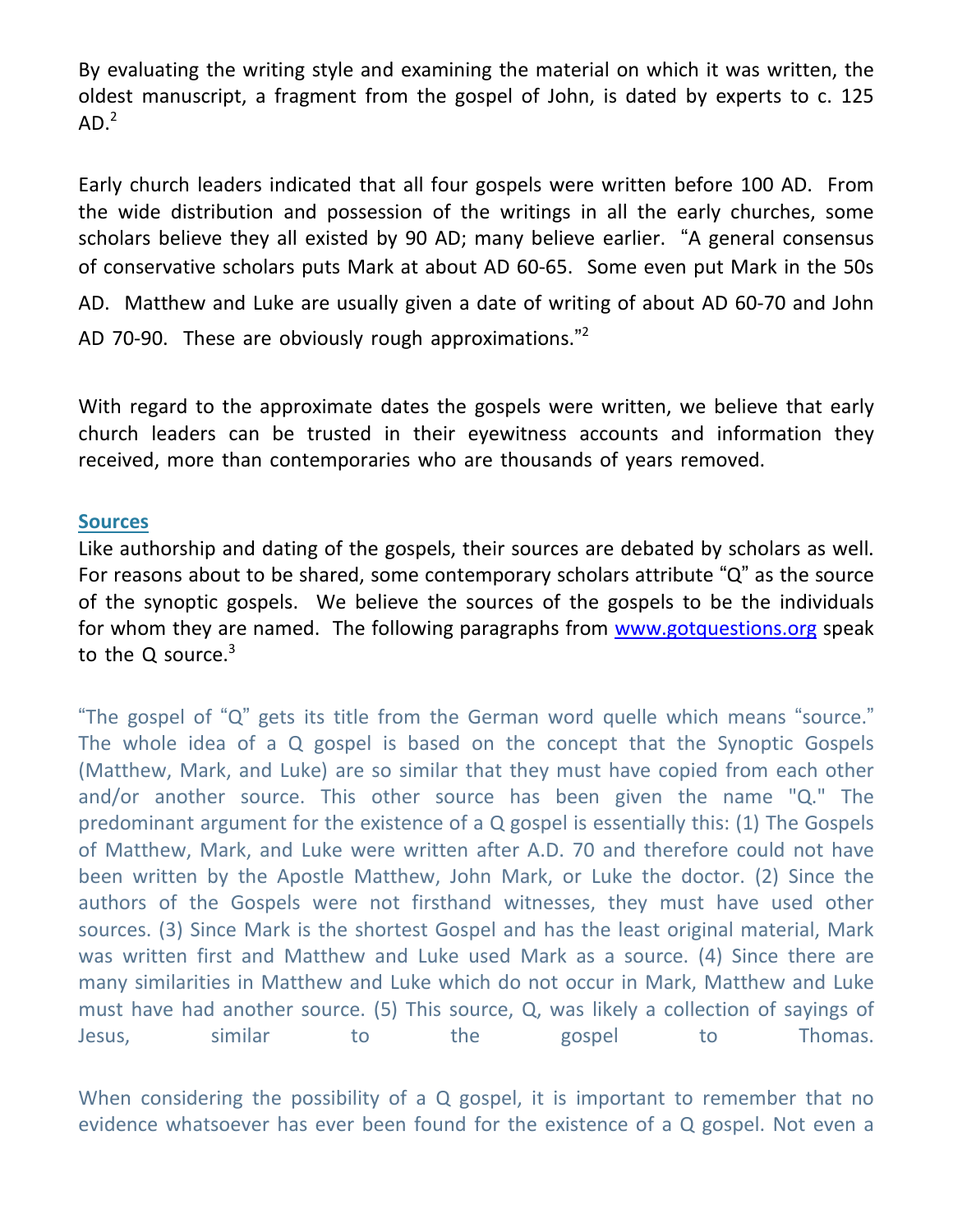single manuscript fragment of Q has ever been found. None of the early church fathers mentioned anything that could have been the Q gospel. Second, there is strong evidence that the Gospels of Matthew, Mark, and Luke were written between A.D. 50 and 65, not after A.D. 70. Many of the early church fathers attributed the Gospels to the Apostle Matthew, John Mark, and Luke the doctor. Third, since the Gospels were written by Matthew, Mark, and Luke, they were written by actual eyewitnesses of Jesus and/or close companions of eyewitnesses of Jesus. Therefore, it is natural that we should expect many similarities. If the Gospels record actual words spoken by Jesus, we should expect the eyewitnesses to report Jesus saying the same things.

Finally, there is nothing wrong with the idea of the Gospel writers using the other Gospels as sources. Luke states in Luke chapter 1 that he used sources. It is possible that Matthew and Luke used Mark as a source. It is possible that there was another source in addition to Mark. The possible use of a "Q" source is not the reason why the Q gospel concept should be rejected. The use of a source which contained the sayings of Jesus does not take away from the inspiration of Scripture. The reason the Q gospel should be rejected is the presupposition of most Q gospel advocates - namely, that the Gospels are not divinely inspired.

The vast majority of those who promote the Q gospel concept do not believe the Bible is inspired (God-breathed). The vast majority of proponents of Q do not believe that the Gospels were written by the Apostles and their close associates, or that the Gospels were written within the generation of the Apostles. They do not believe it is possible that two or three authors could use the exact same words without using each other's writings as sources. Crucially, most Q advocates reject the inspiration of the Holy Spirit helping the Gospel writers to accurately record the words and works of Jesus Christ. Again, the use of a "Q" source is not the problem. The problem is the reason why most Q gospel advocates believe a "Q" was used, namely a denial of the inspiration of Scripture **(Matthew 5:18; 24:35; John 10:35; 16:12, 13; 17:17; 1 Corinthians 2:13; 2 Timothy 3:15-17; Hebrews 4:12; 2 Peter 1:20, 21)."** 3

#### **Main Messages of the Gospels**

As previously noted, all the gospels share a common story of the life of Jesus Christ and his impact on the eternal destiny of humanity. The gospel narratives are told in a slightly different way with some material overlapping and some unique. The next page shows an excellent summary of the complementary content of the four gospels:<sup>4</sup>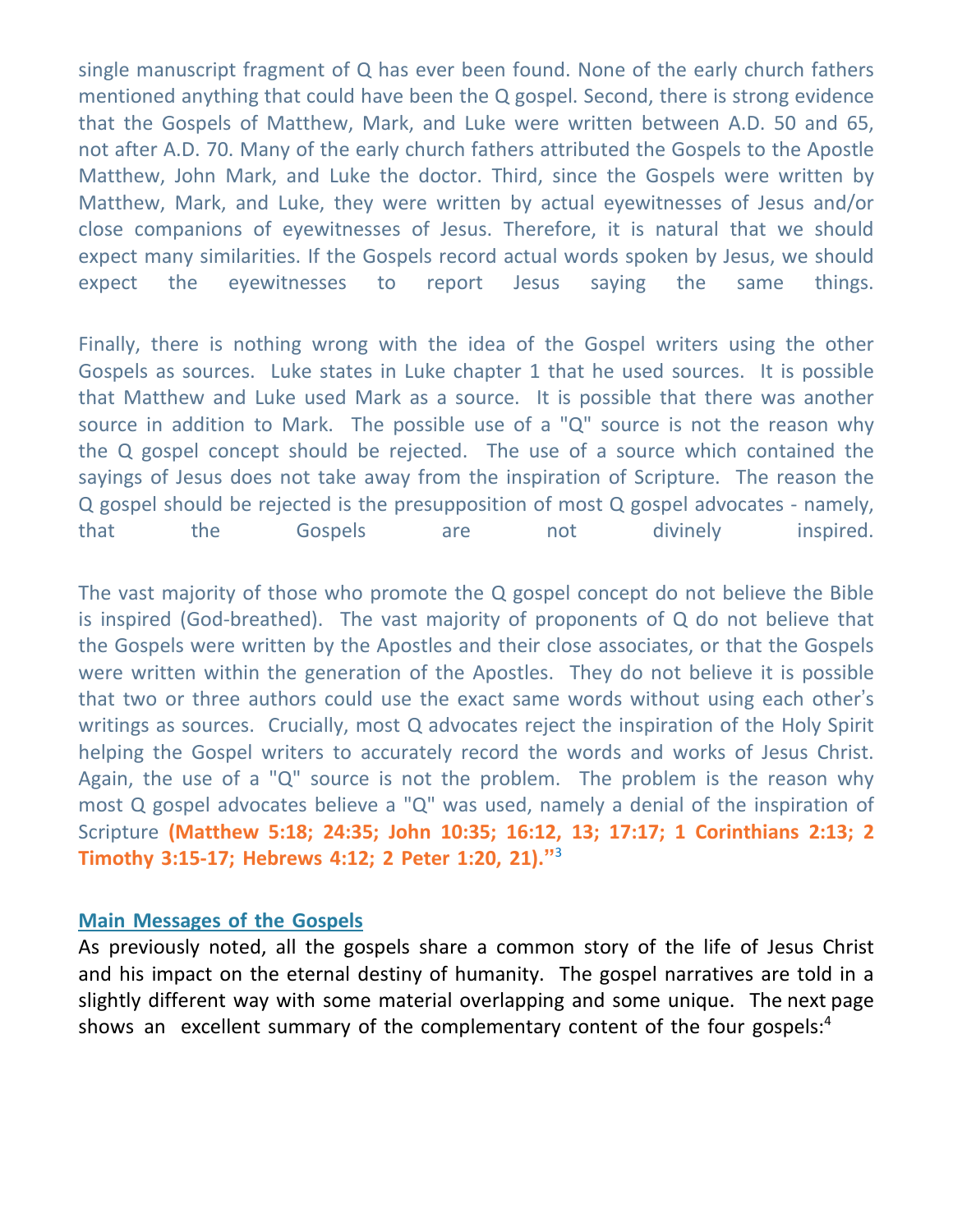|                     | <b>Matthew</b>    | <b>Mark</b>     | Luke               | <b>John</b> |
|---------------------|-------------------|-----------------|--------------------|-------------|
| Who is Christ?      | <b>King</b>       | Servant         | Man                | God         |
| Which<br>genealogy? | King              | No genealogy    | Man                | God         |
| As a body part      | Mouth             | Hands and feet  | Mind               | Heart       |
| Ends with           | Resurrection      | Ascension       | Promise of the     | Promise of  |
|                     |                   |                 | <b>Holy Spirit</b> | return      |
| The challenge       | Submit to Christ  | Serve as Christ | <b>Follow His</b>  | Believe in  |
|                     | as Lord           | did             | footsteps          | <b>Him</b>  |
| Target audience     | Jewish Christians | Non-Jews        | Gentile            | All         |
|                     |                   |                 | Christians         | unbelievers |
| Purpose             | Making disciples  | Making          | <b>Making</b>      | Making      |
|                     |                   | disciples       | disciples          | converts    |

Following are high-level views of the main messages found in the gospels of Matthew, Mark, Luke, and John (from [www.overviewbible.com\)](http://www.overviewbible.com/).<sup>5</sup>

#### **Matthew**

"Traditionally penned by the [apostle](https://overviewbible.com/matthew-the-apostle/) of the same name, Matthew is the first gospel of the four. This gospel was written for people familiar with the Old Testament, both the Law of Moses and the prophets. Matthew makes more references to the Old Testament than any other gospel. Matthew takes great care to show how Jesus fulfills the prophecies made about him earlier in the Bible —especially focusing on Jesus' role as the Messiah (the promised king descended from David). Today, Matthew is the perfect book to **bridge the gap between the Old Testament and the New**.

In the famous Sermon on the Mount, Jesus says, "Do not think that I have come to abolish the Law or the Prophets; I have not come to abolish them but to fulfill them" **(Matthew 5:17)." 5**

#### **Mark**

"This is the shortest gospel. In fact, it's possible that this gospel was written so that it could be easily memorized and told aloud — written to "go viral," if you will. According to early church tradition, this gospel was written by John Mark, the same guy who backed out of his missionary journey with Paul and Barnabas **(Acts 15:37-39).** Mark purportedly aided the apostle Peter later in life, and this gospel is an arranged collection of Peter's memories of Jesus.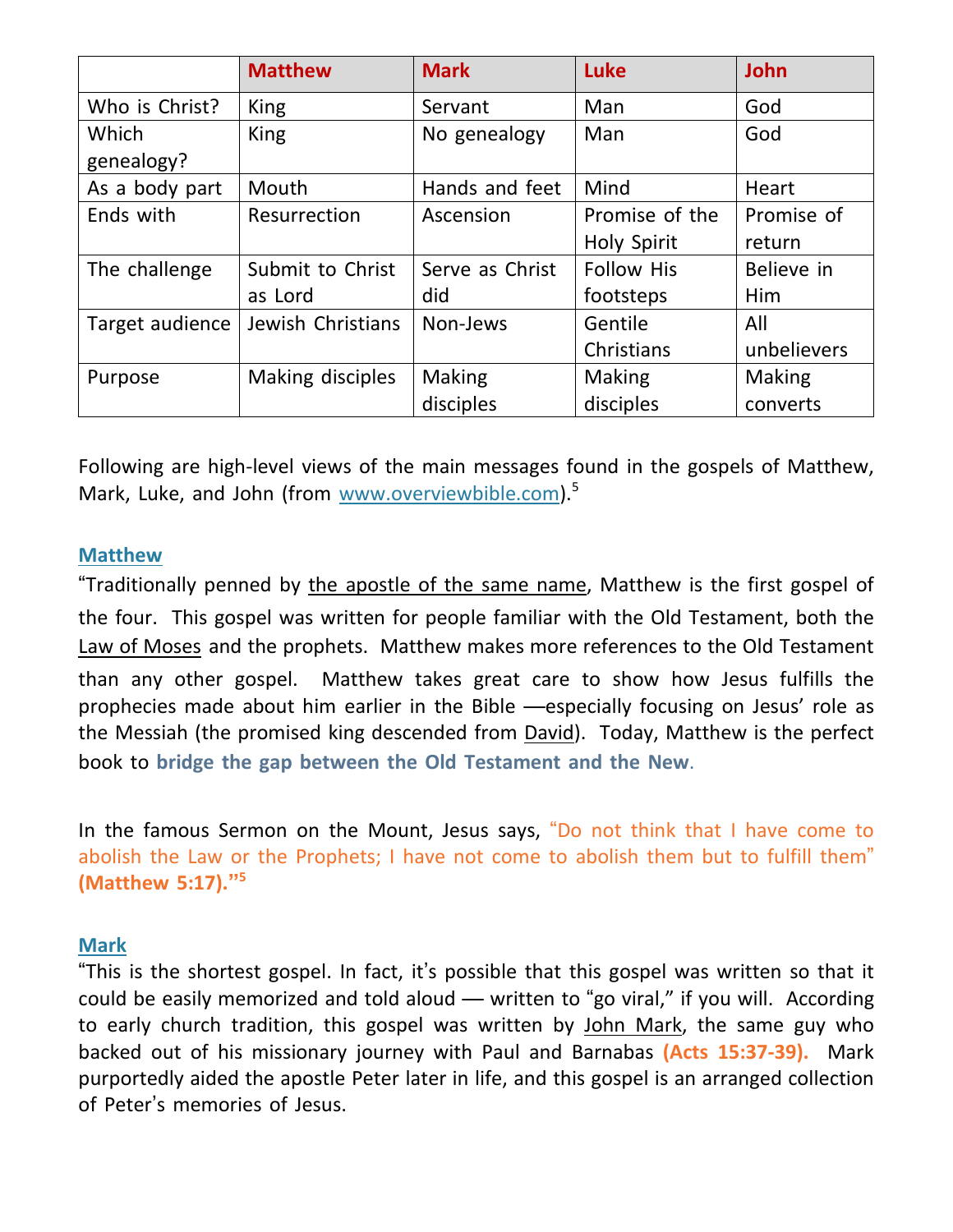Mark was written for a wide audience. This gospel focuses on Jesus' role as the suffering servant and son of God. While the other gospels contain long discourses and sermons of Jesus, Mark is all about action. This is where we see Jesus doing things, and then doing more things. It's very action-oriented (the word "immediately" shows up frequently), and of the four gospels, **Mark reads most like a story."** 5

#### **Luke**

"This is the longest of the four gospels—in fact, it's the longest book of the New Testament for that matter. Luke is the historical, journalistic Gospel: **a thorough account of the episodes in Jesus' life arranged in chronological order.** This gospel was written to establish believers in the teachings of Jesus **(Luke 1:1-4).**

Church tradition recognizes the first-century physician as the author and editor of this book, which is how it gets its name. Luke may be one of the only non-Hebrew authors of the Bible based on a few clues we pick up in the New Testament. This gospel presents Jesus as the seeking savior of all nations **(Luke 2:30-32).** It was and continues to be a rich story of Jesus' life and ministry for both those who don't know much about Jesus and those who have a great deal of familiarity with the Old Testament."<sup>5</sup>

#### **John**

**John is the persuasive Gospel**. It's written to show the miracles of Jesus, so that those who read his story will believe in him and have everlasting life **(John 20:30-31).** John's account of Jesus' teachings and miracles emphasize the divine nature of Jesus Christ. To John, Jesus is the cosmic Son of God, come to destroy the works of the devil. The whole book is arranged to present Jesus this way.

That means the gospel of John has a very different feel from the other three. The way the gospel starts is a good example. Mark begins with Jesus' baptism. Luke begins with the happenings surrounding Jesus' birth. Matthew begins with Abraham and traces the generations down to Jesus. But John takes us all the way back to the very first words of the Bible: "In the beginning" **(John 1:1).** John is telling the story of the divine being who became flesh, dwelt among us, and died so that we might have everlasting life." 5

#### **Closing Thoughts**

Matthew, Mark, Luke, and John  $-$  the four gospels of the New Testament and Christianity, have touched the lives of countless people for two millennia and led them to a saving knowledge of Jesus Christ. We believe that the message of the gospel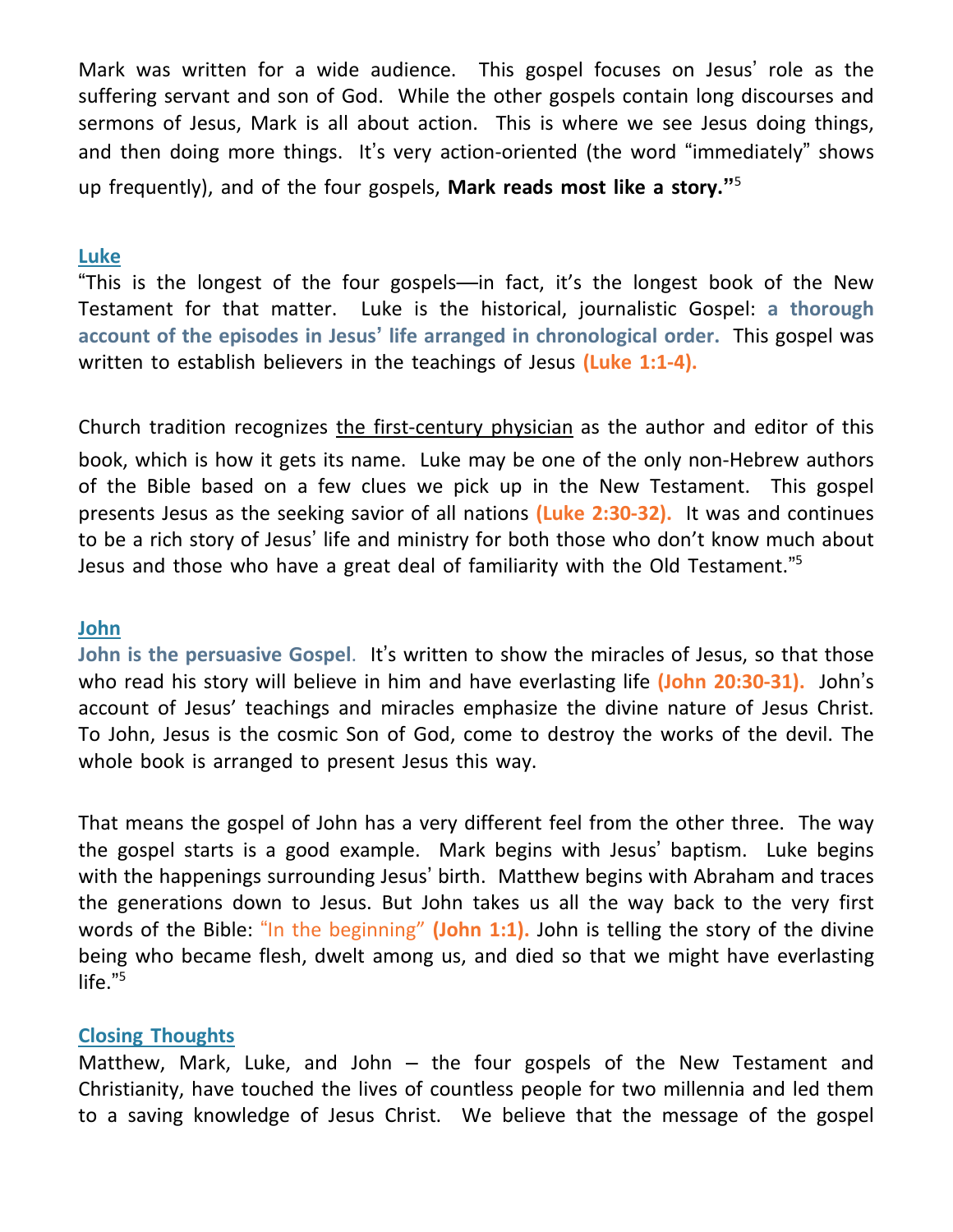points to Jesus as the **source of true life**. Time has not diminished its validity nor its message. The gospel message tells the story of Jesus and challenges those who have not received salvation to claim it through Him.

This is an introduction on the subject of **Matthew, Mark, Luke, and John,** writers of the gospel narratives*.* Here are a few other resources you may wish to explore:

### **Books**

**\_\_\_\_\_\_\_\_\_\_\_\_\_\_\_\_\_\_\_\_**

*Who's Who in the New Testament*, Ronald Brownrigg, 1971, pp. 306-313, 274-279, 260- 268, 217-243

*Who's Who in the Bible*, Reader's Digest Biographical Dictionary, 1994, pp. 289-290, 281-282, 272-273, 232-236

## **Websites**

<sup>1</sup> How Do We Know Who Wrote the Gospels in the New [Testament?](https://www.timothypauljones.com/apologetics-how-do-we-know-who-wrote-the-gospels-2/) [\(timothypauljones.com\)](https://www.timothypauljones.com/apologetics-how-do-we-know-who-wrote-the-gospels-2/)

<sup>2</sup> What are the dates when the four gospels were first [written?](https://evidenceforchristianity.org/what-are-the-dates-when-the-four-gospels-were-first-written-how-do-we-know/) How do we know?  $-$ Evidence for [Christianity](https://evidenceforchristianity.org/what-are-the-dates-when-the-four-gospels-were-first-written-how-do-we-know/)

<sup>3</sup> What is the Q gospel? Is there any evidence for the gospel of  $Q$ ? | [GotQuestions.org](https://www.gotquestions.org/Q-Gospel.html)

<sup>4</sup> A Chart on the Four Gospels | [Redeeming](https://redeeminggod.com/sermons/miscellaneous/a-chart-on-the-four-gospels/) God

<sup>5</sup> Guide to the Four Gospels | [OverviewBible](https://overviewbible.com/four-gospels/)

[Evidence](https://www.evidenceunseen.com/theology/scripture/historicity-of-the-nt/evidence-for-an-early-dating-of-the-four-gospels/) for an Early Dating of the Four Gospels | Evidence Unseen

(PDF) Early Church Fathers on the [Authorship](https://www.academia.edu/9269890/Early_Church_Fathers_on_the_Authorship_of_the_NT_Gospels) of the NT Gospels | Ron Jones [-](https://www.academia.edu/9269890/Early_Church_Fathers_on_the_Authorship_of_the_NT_Gospels) [Academia.edu](https://www.academia.edu/9269890/Early_Church_Fathers_on_the_Authorship_of_the_NT_Gospels)

When were the Gospels written? | [GotQuestions.org](https://www.gotquestions.org/when-Gospels-written.html)